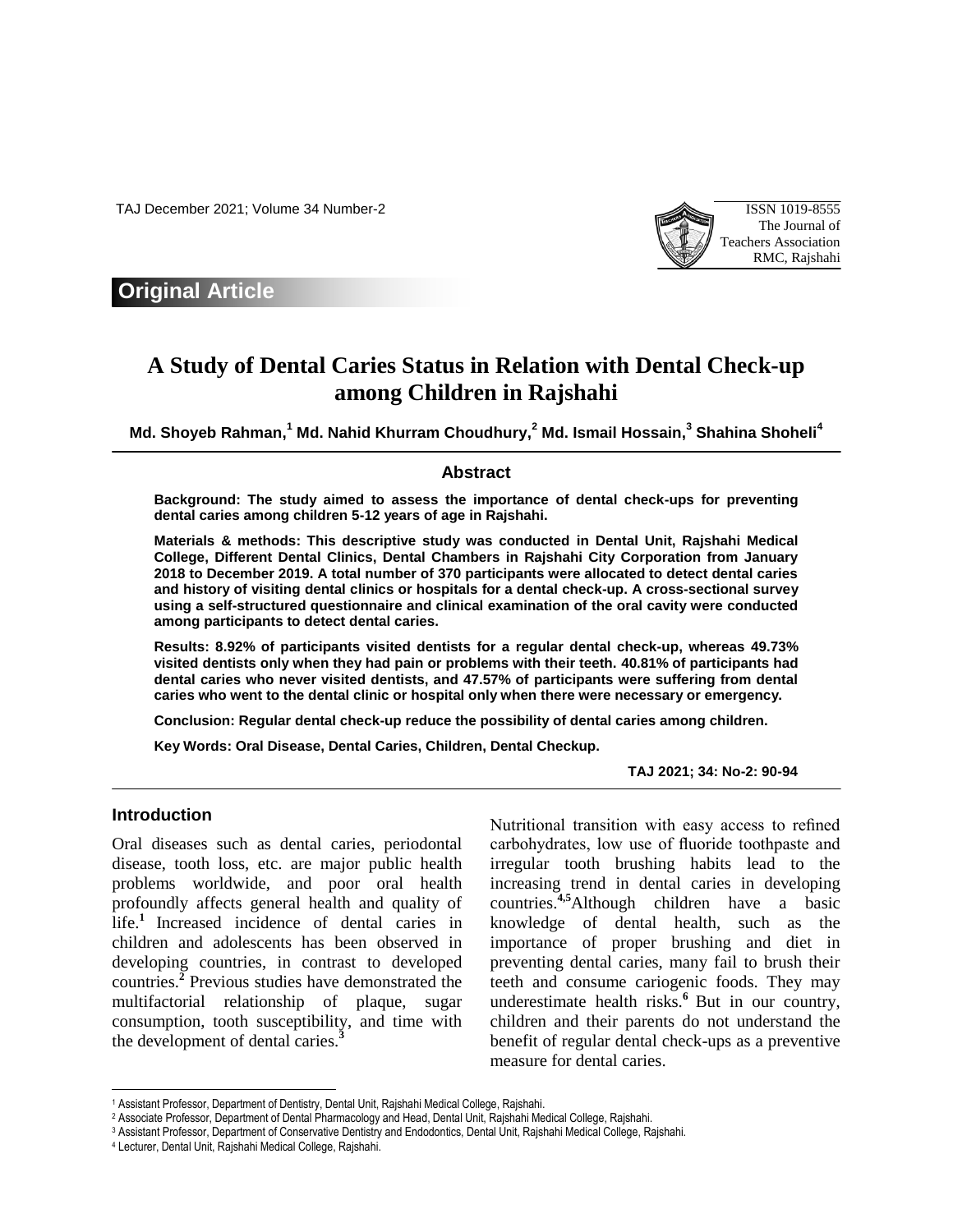It is needless to say that sound health cannot be attained or maintained without strong dental health. Dental caries is a highly prevalent chronic disease, and its consequences cause a lot of pain and suffering. Millions of people throughout the world have lost their teeth due to caries. Dental caries is a localized, post-erupted, pathological process of external origin involving softening of the hard tooth tissue and proceeding to the formation of a cavity. Since 80% of the children reside in underdeveloped countries, it is evident that preventive measures must be taken for these children to improve their oral health. Tooth decay is the most chronic condition affecting children today, with 60–90% of school-going children having dental cavities or decaying teeth.

Dental caries is the most prevalent dental affliction of childhood. Despite credible scientific advances and the fact that caries are preventable, the disease continues to be a significant public health problem. In developing countries changing lifestyles and dietary patterns are markedly increasing the caries incidence .**<sup>7</sup>**

A common misconception that children's milk teeth will exfoliate and less need to seek expert dental advice may lead to various dental problems such as malocclusions, dental caries, and periodontal problems.**8,9,10**

Numerous studies carried out in different countries have shown that the application of preventive measures and improvement of the social environment considerably reduces dental caries rates.**<sup>11</sup>** Low-education and low-income families do not pay enough attention to dental care measures and regular preventive visits to a dental professional, resulting in the development of dental caries.**<sup>12</sup>** Along with proper oral hygiene

maintenance, regular dental check-up significantly impacts dental caries in children.

Hence this study aimed to assess the dental caries status with regular dental check-ups among the children of 5 to 12 years old, which would help us plan and implement necessary preventive measures.

#### **Materials and Methods**

It was a cross-sectional type of descriptive study done in the Dental Unit, Rajshahi Medical College, Bangladesh, and Dental Chambers in Rajshahi City Corporation, Bangladesh. Between January 2018 to December 2019, 370 children of both male and female aged 5 to 12 years were enrolled in this study. Age  $\lt$  5 years and  $> 12$ years were excluded from this study.

#### **Instruments of the research:**

The present study utilized two main tools:

 (a) Detailed socio-demographic data and dental history collection through the questionnaire.

(b) Clinical examination.

**Methodology:** We conducted a cross-sectional survey using a self-structured questionnaire related to demographic variables, educational level, oral hygiene maintenance, food habits, caries status, time of dental check-up, knowledge about dental caries, and their prevention. Clinical examination of the oral cavity were done among participants. Questions were objective and closed-ended and were divided into different categories according to the specific areas of awareness, knowledge focusing on preventive measures for dental caries.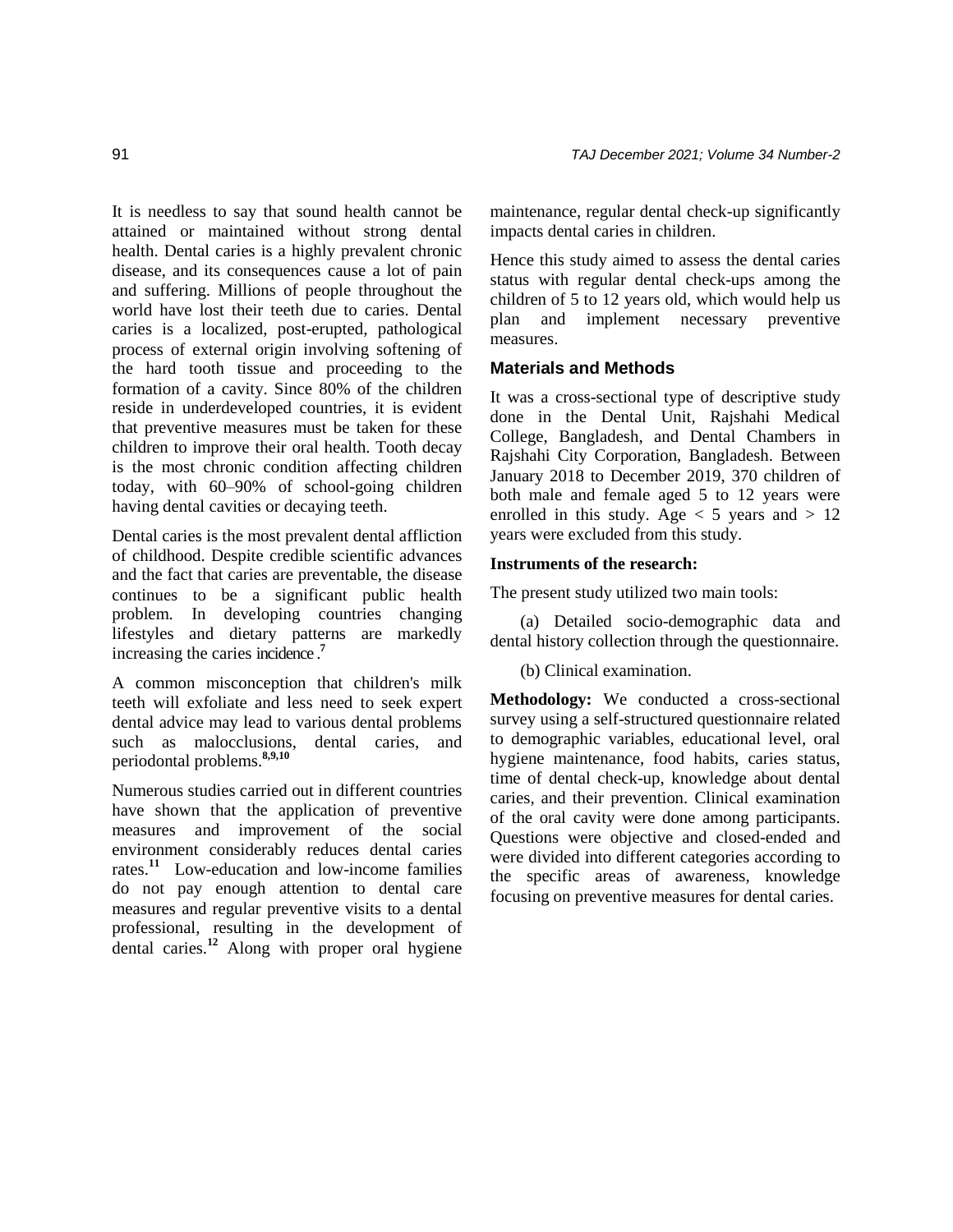#### **Results**

**Table 1:** Distribution of participants based on the socioeconomic status of their parents (N=370):

| Socioeconomic status of<br>parents | <b>Number of participants</b> | <b>Percentage of participants</b> |  |
|------------------------------------|-------------------------------|-----------------------------------|--|
| Low                                | 166                           | 44.87%                            |  |
| Medium                             | 113                           | 30.54%                            |  |
| High                               | 91                            | 24.59%                            |  |
|                                    |                               |                                   |  |

**Table 2:** Number & percentage of Dental check-up of the participants belonging to different socioeconomic status (N=370)

| Socioeconomic status<br>of participants | <b>Regular</b>     |               | When         |               |
|-----------------------------------------|--------------------|---------------|--------------|---------------|
|                                         | <b>Half-yearly</b> | Yearly        | necessary    | <b>Never</b>  |
| Low                                     | $00(00\%)$         | $00(00\%)$    | 99 (26.76%)  | $67(18.11\%)$ |
| Medium                                  | $02(0.54\%)$       | 08(2.16%)     | 65 (17.57%)  | 38 (10.27%)   |
| High                                    | $03(0.81\%)$       | $20(5.41\%)$  | $20(5.41\%)$ | 48 (12.97%)   |
| Total (370) %                           | 05(1.35%)          | (7.57%)<br>28 | 184 (49.73%) | 153 (41.35%)  |

#### **Dental check-up/visit to dentists**

Among the study population, 41.35% of participants never visited dentists for their dental check-up; on the other hand, 1.35% had experience of half-yearly dental check-ups, and 7.5% of the participants had yearly dental check-ups for the prevention of dental caries. 49.73% of participants visited dentists only when they had dental pain or other sufferings from teeth.

**Figure 1:** Pie chart showing the percentage of dental check-up among participants (N=370).

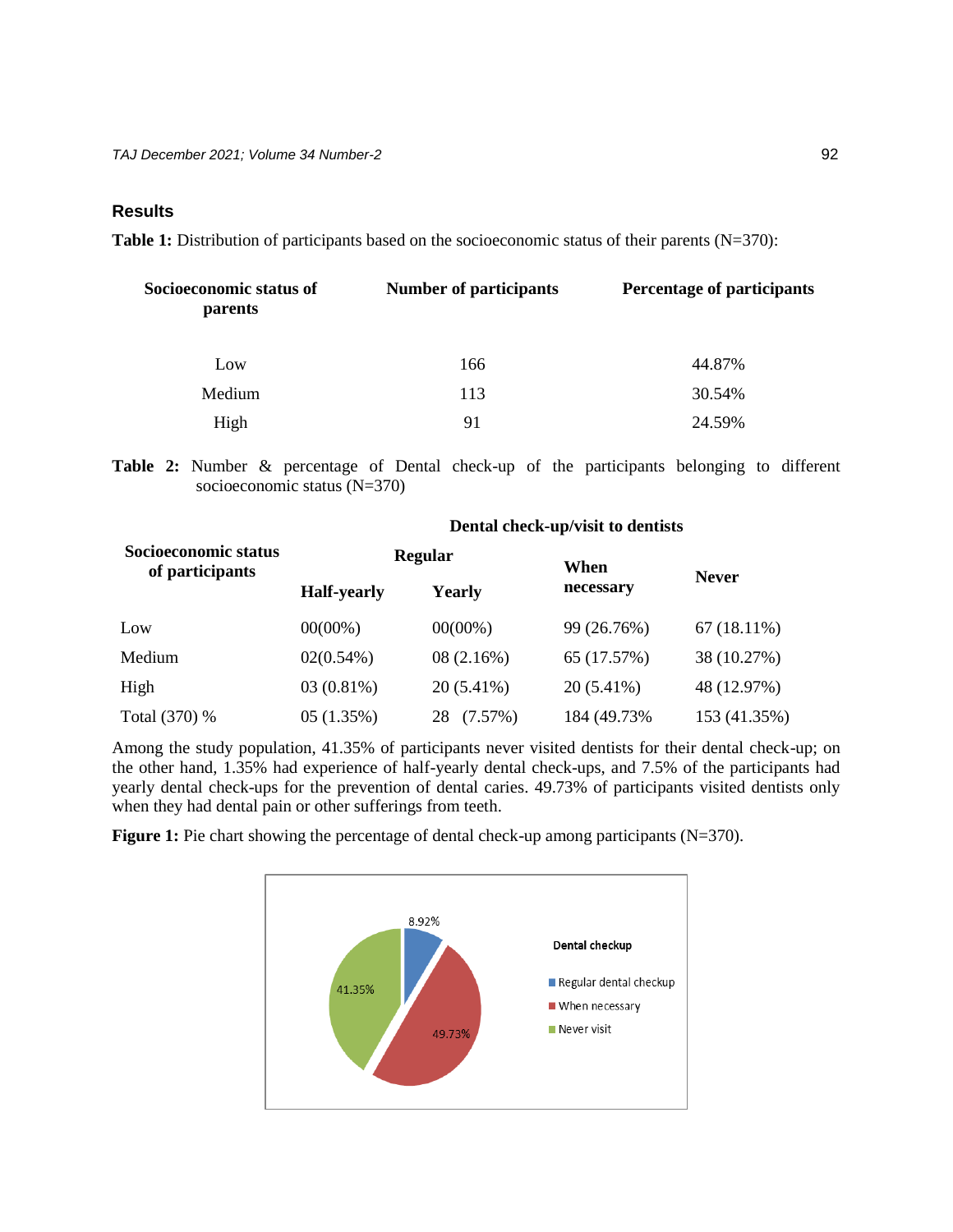**Table 3:** Relationship of dental caries with the time of dental check-up among participants belonging to different socioeconomic statuses (N=370)

| <b>Status of</b><br><b>Dental</b><br>check-up | Number & percentage of Carious teeth |               |               |                 |                                                |  |
|-----------------------------------------------|--------------------------------------|---------------|---------------|-----------------|------------------------------------------------|--|
|                                               | <b>Single</b>                        | <b>Double</b> | <b>Triple</b> | <b>Multiple</b> | <b>Total number of</b><br>participants $(\% )$ |  |
| Half-yearly                                   | 01(0.27%)                            | $00(00\%)$    | $00(00\%)$    | $00(00\%)$      | 01(0.27%)                                      |  |
| Yearly                                        | 05(1.35%)                            | $04(1.08\%)$  | 01(0.27%)     | $00(00\%)$      | 10(2.70%)                                      |  |
| When<br>necessary                             | $30(8.11\%)$                         | 50(13.51%)    | $20(5.41\%)$  | 76(20.54%)      | 176 (47.57%)                                   |  |
| Never                                         | 27(7.30%)                            | 33 (8.92%)    | $15(4.05\%)$  | 76(20.54%)      | 151 (40.81%)                                   |  |

Among the study population, 47.57% were suffering from dental caries who went to dental clinics or hospitals only when they had dental pain or other sufferings from teeth. 40.81% of participants were found to have dental caries among the study population who never visited dentists. On the other hand, only 2.97% of participants were found to have dental caries who went to a dental hospital or clinic for a regular dental check-up.

### **Discussion**

In the present study, it was seen that the practice of visiting the dentist for a regular check-up was poor (8.92%) in the studied population, and most of them had a habit of going to the dentist only when they have pain or problems in the teeth (49.73%). Khanal S et al. also noted that regular dental check-up was done only by 5.6% of participants, and 77.4% studied population had a habit of going to the dentist only when they have pain in the teeth.**<sup>13</sup>**It was also reported in another study that only 11% of the 7- to 12-year-old children visited a dental professional for routine check-ups.**<sup>14</sup>** In the present study, regular dental check-up was the highest (6.22%) among the participants of high socioeconomic status (HSES), and it was nil in low socioeconomic status (LSE). This difference was due to a lack of knowledge about dental check-ups and high treatment costs. Even though a higher number of the HSES participants visited dentists once a year, it is still far less than the Canadian schools where 50% of the school students used dental services once every six months.**<sup>15</sup>** Lack of dental insurance, high cost of treatment, the long waiting period between appointments, phobia of the dentists, and the treatment were the contributing factors of the low percentage of a regular dental check-up.**<sup>16</sup>** In the present study, it was also observed that 40.81% of participants had dental caries who never visited dentists, and 47.57% participants were suffering from dental caries who went to the dental clinic or hospital only when there were necessary or emergency. In another study, it was found that 67.8% of participants had dental caries.**<sup>13</sup>**This increase in the caries status could be due to the changing pattern of lifestyle, the diet habit, and the ignorance shown by the people regarding periodic visits to the dentist.

#### **Conclusion**

The incidence of dental caries is lower among participants who had regular dental check-up as regular dental check-up facilitates early diagnosis and treatment of dental caries. This study suggested that routine dental follow-up is essential for the prevention of dental caries.